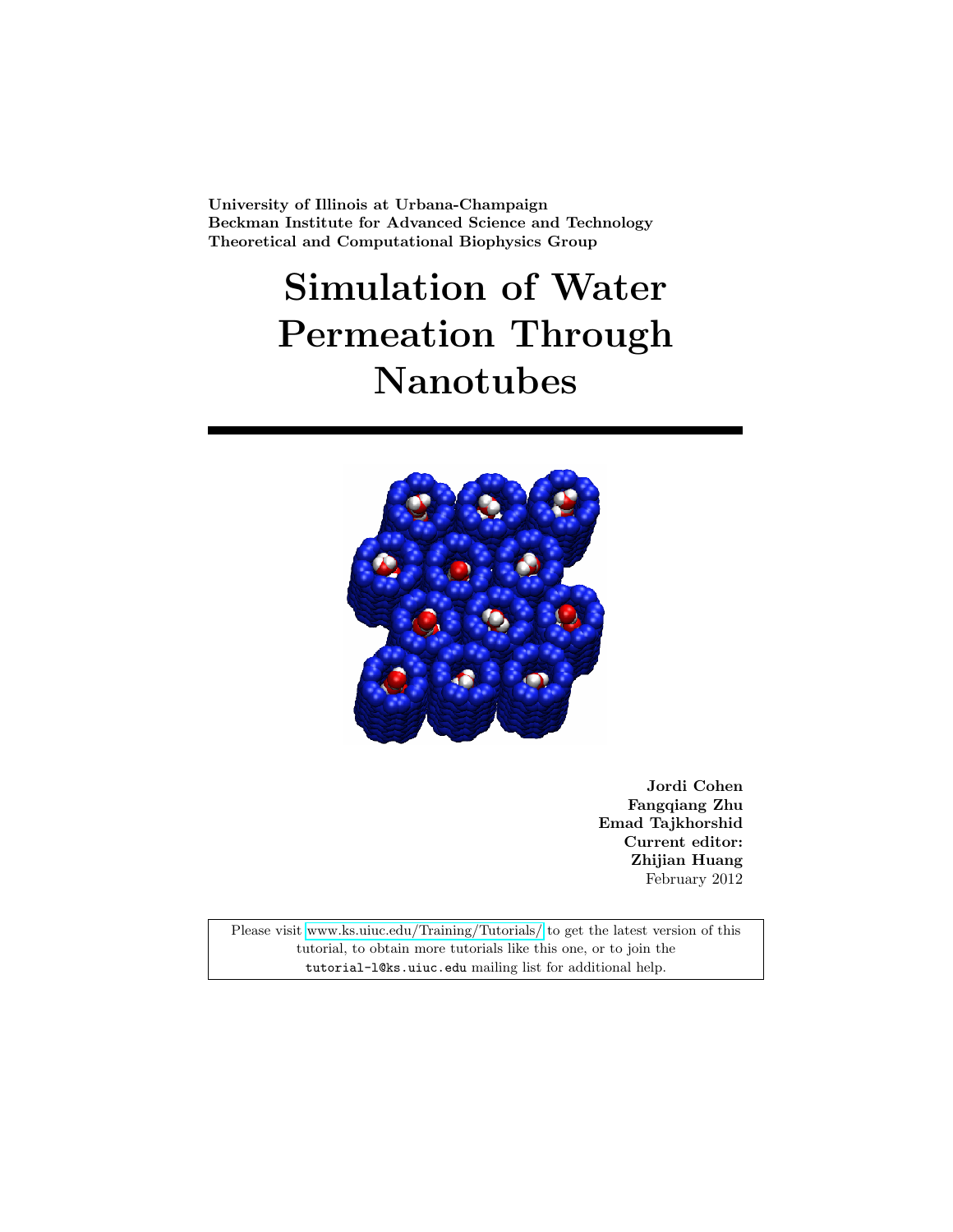# Contents

|   | 1 Initial Setup                                                                                                                                                                                                                                                                   | 3                                   |  |  |  |  |  |
|---|-----------------------------------------------------------------------------------------------------------------------------------------------------------------------------------------------------------------------------------------------------------------------------------|-------------------------------------|--|--|--|--|--|
|   | 2 Description of the system                                                                                                                                                                                                                                                       |                                     |  |  |  |  |  |
| 3 | Water diffusion and permeation through nanotubes<br>3.1<br>3.2<br>Simulation with induced pressure difference $\dots \dots \dots \dots$<br>3.3<br>Water properties in modified nanotubes<br>3.4                                                                                   | 5<br>6<br>$\overline{7}$<br>8<br>10 |  |  |  |  |  |
| 4 | "Decorating" the nanotubes<br>4.1<br>Modifying the charges $\dots \dots \dots \dots \dots \dots \dots \dots$<br>4.2<br>Experimenting with different charge configurations $\ldots \ldots$<br>4.3<br>4.4<br>Experimenting with VdW parameters $\ldots \ldots \ldots \ldots$<br>4.5 | 11<br>11<br>- 14<br>15<br>-16<br>18 |  |  |  |  |  |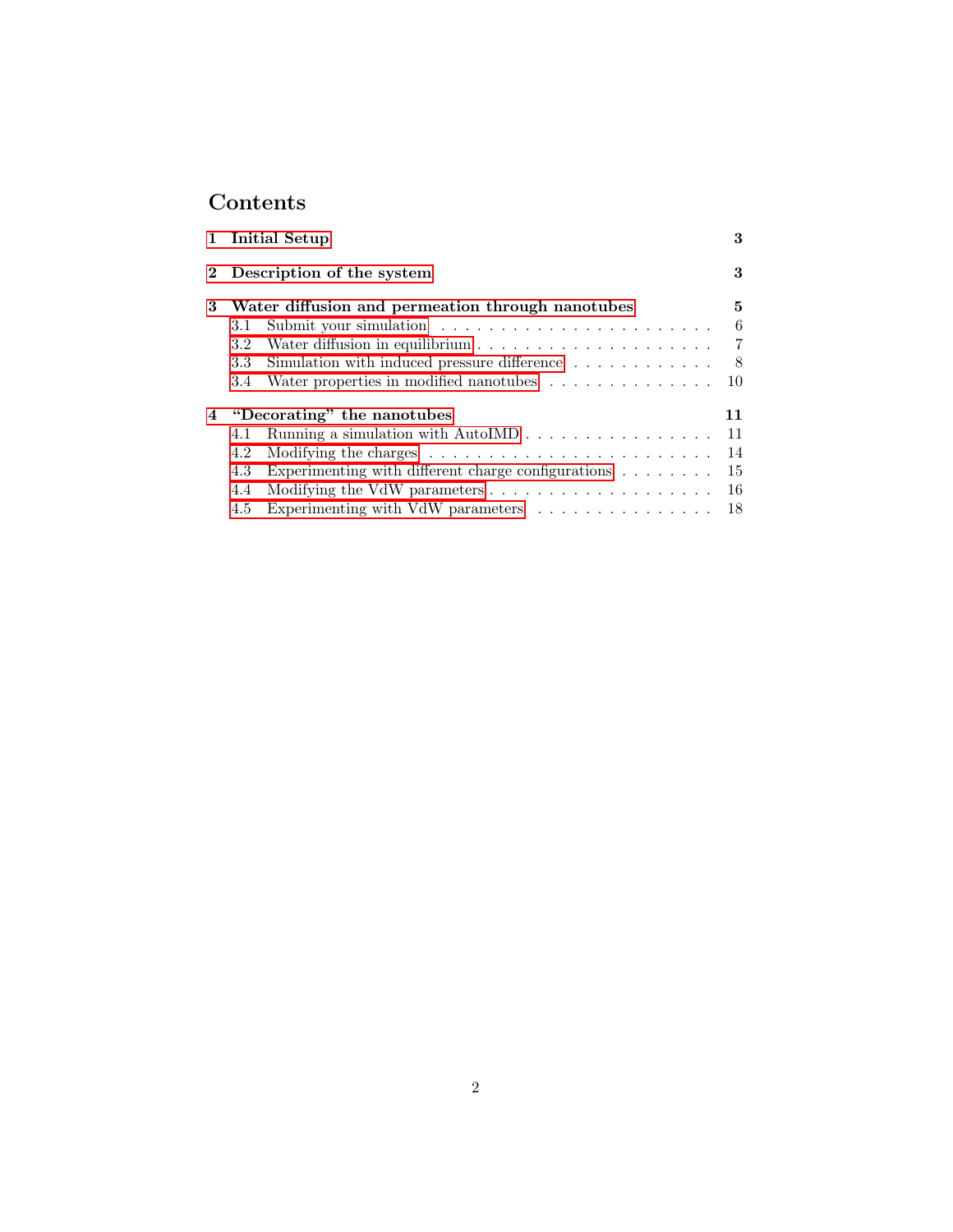## <span id="page-2-0"></span>1 Initial Setup

In order to complete this tutorial, you will be required to have up-to-date versions of the following software, properly installed on your computer:

- VMD [www.ks.uiuc.edu/Research/vmd/](http://www.ks.uiuc.edu/Research/vmd/)
	- You will need to install VMD 1.8.4 or later.
- NAMD [www.ks.uiuc.edu/Research/namd](http://www.ks.uiuc.edu/Research/namd/)
- a text editor of your choice (we offer a few easy-to-use recommendations):
	- UNIX: nedit [\(www.nedit.org\)](http://www.nedit.org/)
	- Windows XP: NotePad (included with OS)
	- Mac OS X: TextEdit (included with OS)
- a command prompt, such as a terminal in UNIX, Terminal.app in Mac OS X, or the DOS command prompt (found under Accessories) in Windows.

If you downloaded the tutorial from the web, the files that you will be needing can be found in a directory called files. If you got the files through a workshop, they can be found in the ∼/Workshop/nanotubes-tutorial directory. In the rest of this tutorial, we will refer to this directory as the nanotubes-tutorial working directory.

In a Terminal window, you can move to this directory by typing:

```
cd <path to nanotubes-tutorial working directory>
```
You can list the content of this directory, by using the command:

ls, in a UNIX or Mac OS X terminal, or dir, at the Windows command prompt.

## <span id="page-2-1"></span>2 Description of the system

In the following exercises, you will be investigating the permeation of water through nanotubes, as a model for transmembrane permeation of substrates through channels. Before starting the simulations and analyzing them, let's have a look at the system that you will be using for your exercises. For the simulations you will be using a set of four nanotubes arranged side by side that separates two layers of water. This is, in fact, your unit cell, and in actual simulations will be replicated in three dimensions using **periodic boundary**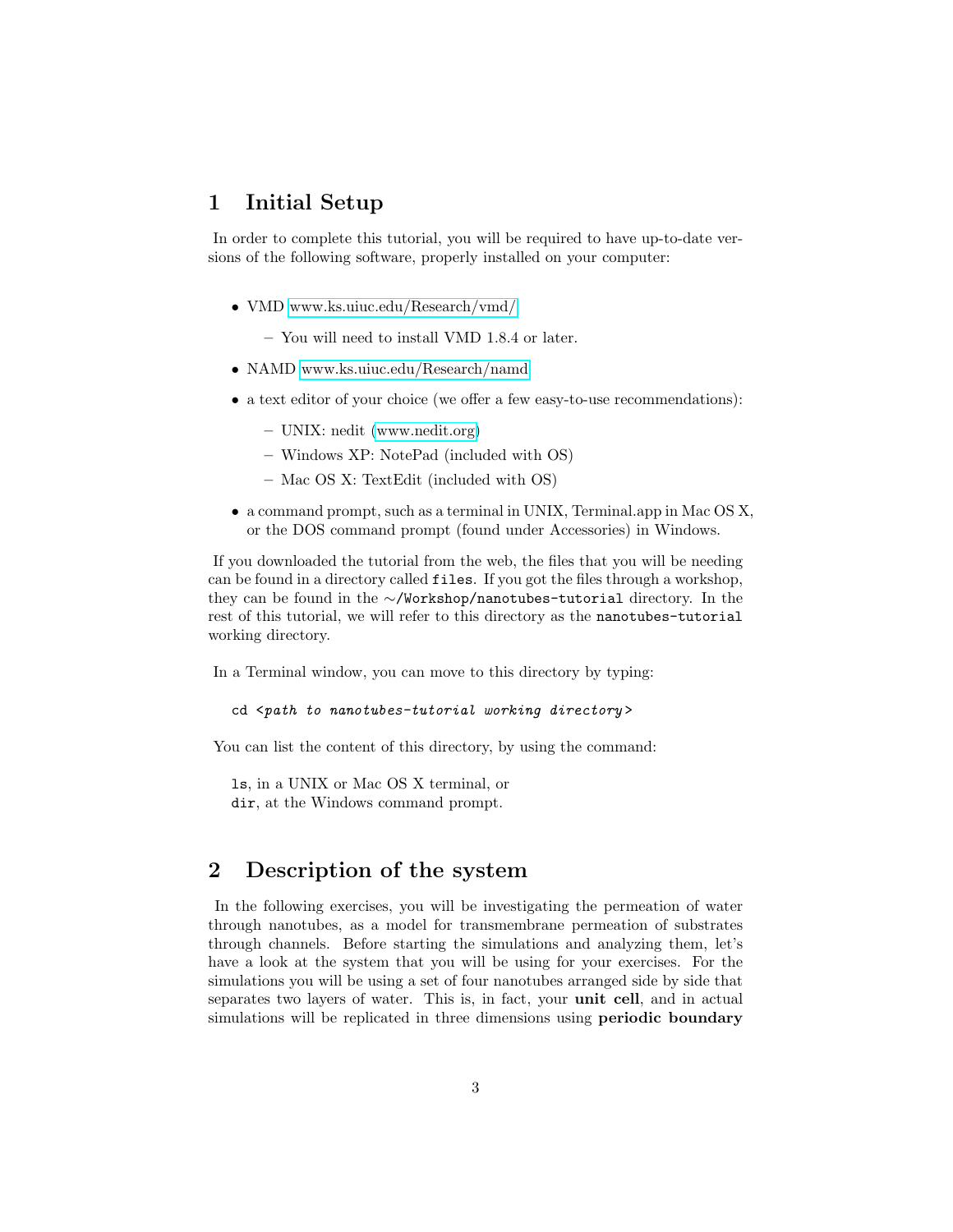#### conditions (PBC).

1. Start VMD, and load a new molecule with the files nanotubes.psf and nanotubes.pdb, located in the nanotubes-tutorial working directory. You should see four nanotubes arranged in a membrane with water on both sides. This is your unit cell. The dimensions of the unit cell are 24.07 by 20.85 by  $34.00 \text{ Å}^3$ .

We now wish to see what the periodic system will look like (since the NAMD) simulation will be using periodic boundary conditions).

2. In VMD, open the TkCon console (from the Extensions menu), and set the periodic cell dimensions by typing:

molinfo top set a 24.07 molinfo top set b 20.85 molinfo top set c 34.

a, b and c refer to the periodic cell dimensions in x, y and z, respectively. The above commands tell VMD the dimensions of the periodic cell that you are using.

3. Replace the current representation to only show the nanotubes. Open the Representations window and enter carbon for the text selection, and VdW for the Drawing Method. Then choose the Display  $\rightarrow$  Reset View menu item in the Main window. You should now see a top view of the nanotubes.

4. Now click on the Periodic tab in the Representation window. Making sure that your "carbon" representation is selected, click on the  $+X$ ,  $-X$ ,  $+Y$  and -Y checkboxes to display more unit cells. Your molecule should now resemble Fig. [1.](#page-3-0)



Figure 1: The simulated nanotube array.

<span id="page-3-0"></span>5. Now rotate the system sideways, uncheck all the  $\pm X$  and  $\pm Y$  checkboxes, and check the  $\pm Z$  boxes instead.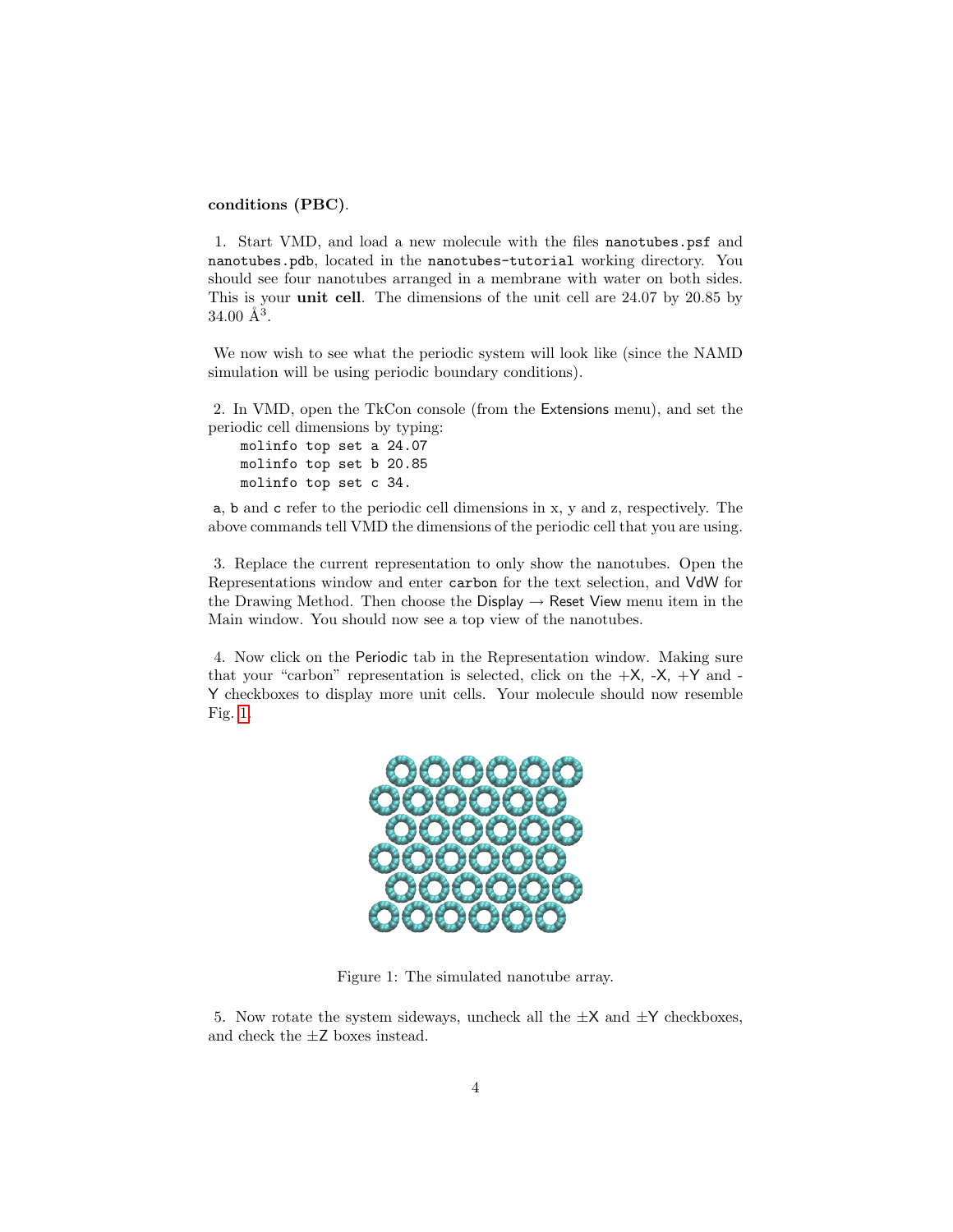6. Add a water representation and make it periodic in Z as well, just like you previously did for the carbon nanotubes. Your molecule should now resemble Fig. [2.](#page-4-1)



Figure 2: The layers of nanotubes and water in the simulation.

<span id="page-4-1"></span>

# <span id="page-4-0"></span>3 Water diffusion and permeation through nanotubes

In this section, you will observe water movement through an array of nanotubes under two types of simulation conditions, namely, free water diffusion in equilibrium and directional water flow under a hydrostatic pressure difference.

All simulations in this section are performed under periodic boundary conditions, with constant temperature (300 K) and constant volume. To make the simulations faster and analysis simpler, all atoms in the nanotubes are fixed, i.e., only water molecules can move.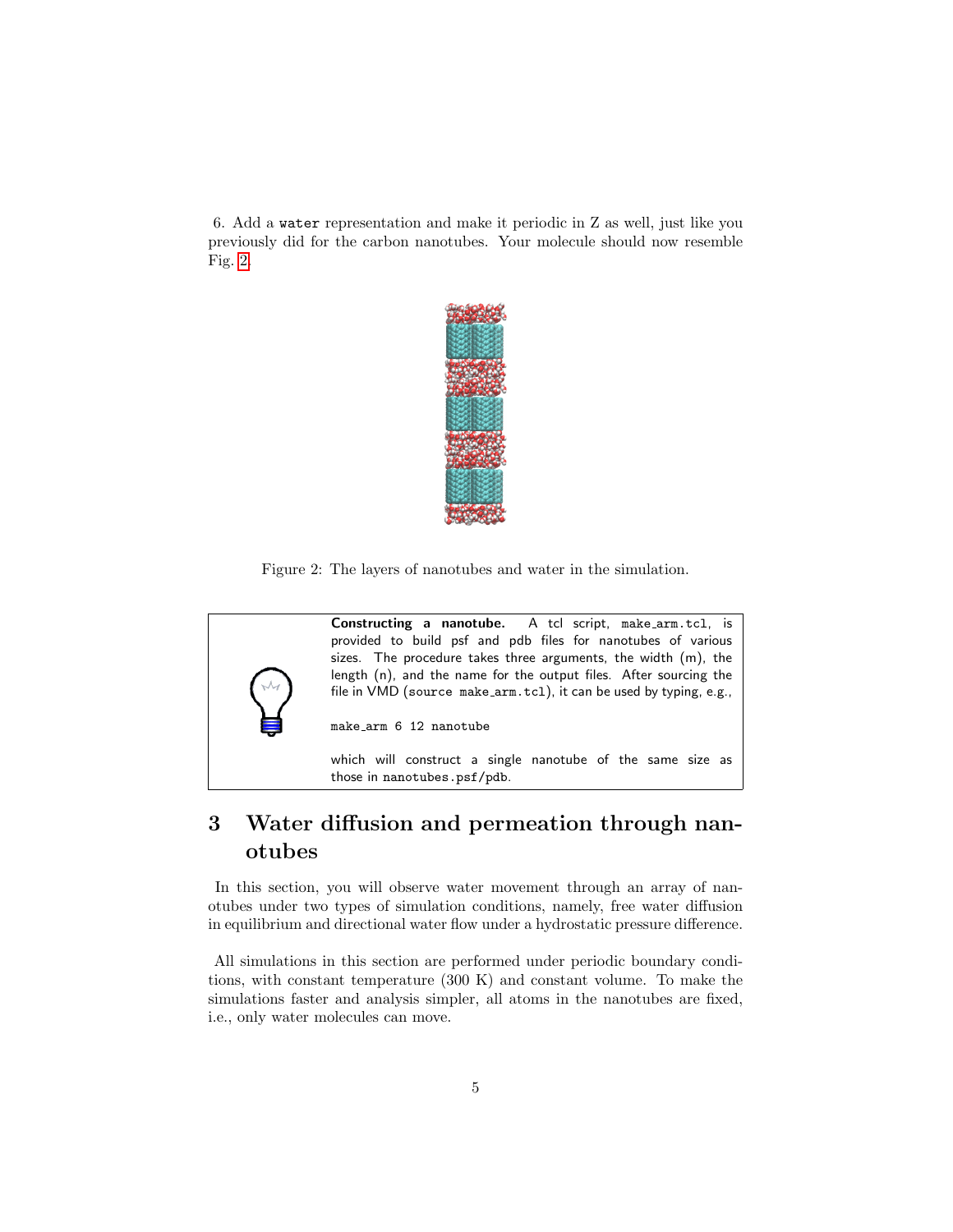For water diffusion, you will look at a 3 ns equilibrium MD simulation that has been provided to you in the form of an already computed NAMD trajectory. Using this trajectory, you will look at water orientation in the nanotubes as well as water diffusion through the nanotubes. Then you will perform another type of simulation, where a hydrostatic pressure difference is induced through the application of forces on some water molecules. In this simulation you will be able to observe a directional water flow through the nanotubes. You will run a short simulation (40 ps) of this type yourself, but we have also provided a longer trajectory (1 ns), which you can use for your analysis. Finally, you will look at a 1 ns MD trajectory of modified nanotubes (with charges assigned to a few atoms), and find out whether the water in the nanotubes behaves differently.

#### <span id="page-5-0"></span>3.1 Submit your simulation

Here, you will submit and start a simulation. The details of the simulation and how you will analyze it will be explained in a later section. Since the simulation will take some time to finish, you need to submit it now so that when you reach analysis of the results, your simulation will be completed.

The following files will be used for your NAMD job cnt.psf cnt.pdb par all27 prot lipid.prm initial.coor initial.vel sim short.conf

1. Make sure you are in the nanotubes-tutorial working directory, using cd or dir in a terminal window.

2. Run the NAMD job. In the same terminal window, type:

namd2 sim short.conf

Windows users: Instead of typing "namd2", you will need to specify the full path to NAMD, depending on where you installed it. For example, if you installed namd2 in  $C:\NAND\,$  you would type:  $C:\NAND\name{2} \sim Short.conf$ 

You should now see NAMD's output indicating that the job is running. Now let's move to the next section. You will come back to this job and analyze the results after it has finished.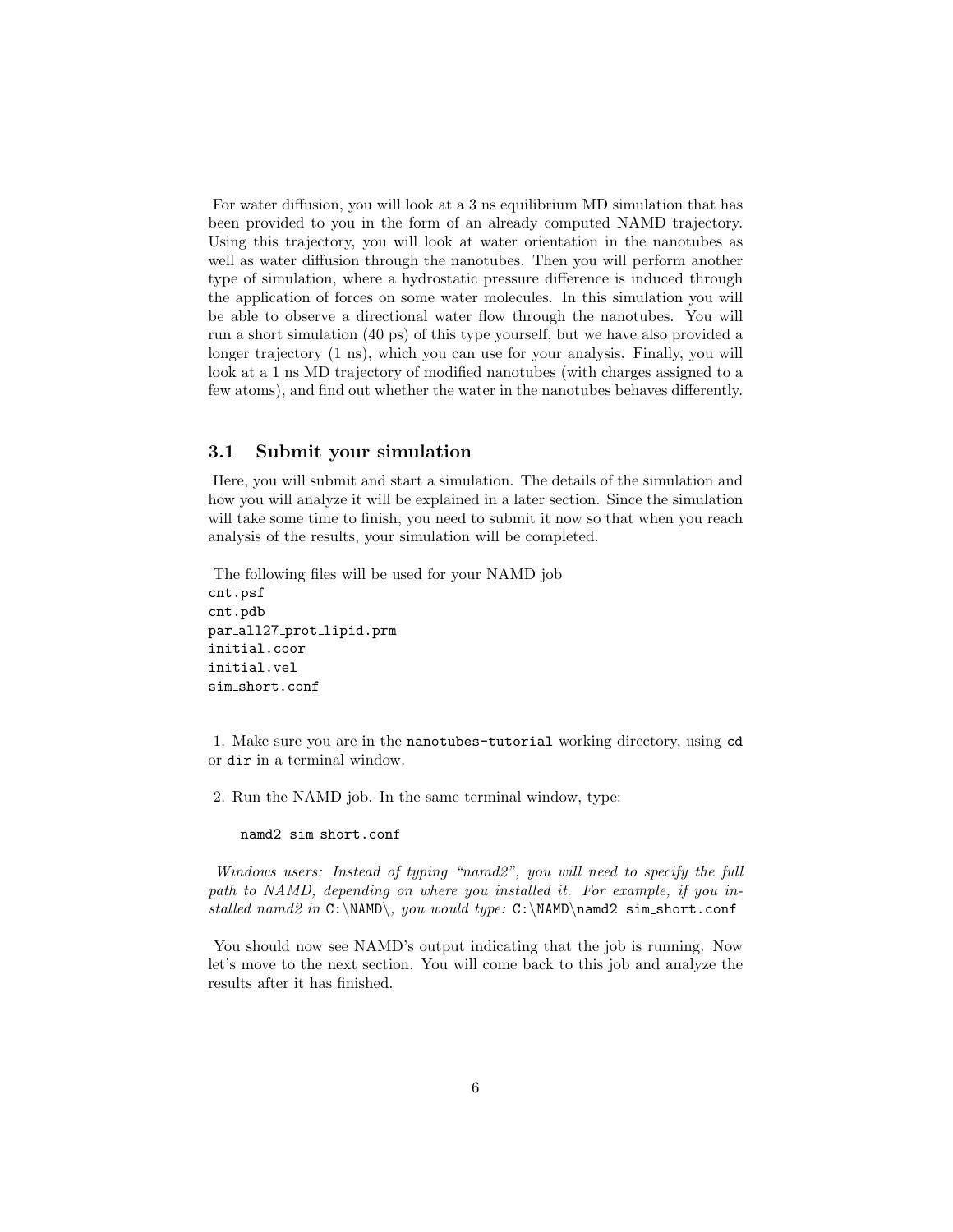#### <span id="page-6-0"></span>3.2 Water diffusion in equilibrium

Here, you will look closely at a long (3 ns) trajectory of an MD simulation in equilibrium, which shows free water diffusion through the nanotubes. The respective simulation has been already computed and the results are provided to you in the nanotubes working directory.

1. In VMD, delete the molecule that you loaded in the previous section, and create a new molecule by loading the files cnt.psf and eq.dcd. Loading the trajectory might take a minute or two.

2. Create different representations for nanotubes and water. You can use atom selections carbon and water, for nanotubes and water, respectively. Feel free to choose your favorite Drawing Method and Coloring Method for these representations.

3. Observe water orientation inside the nanotubes. Also look at how the water molecules are aligned. You should find that water molecules in the same nanotube are all aligned along the same direction (i.e., either all with their O atoms up and H atoms down, or all with H atoms up and O atoms down). Think about why they prefer such a concerted alignment. Play the trajectory with the VMD animation controls, and see whether the orientation remains stable during the simulation. In particular, did you observe any flipping of their orientation? (If yes, how many times?)

4. Observe single file water diffusion. To identify individual water molecules, you can label a couple of them in a nanotube (choose Mouse  $\rightarrow$  Label  $\rightarrow$  Atoms in VMD). Now play the trajectory. How do water molecules move with respect to each other? Is any water molecule ever found to pass another one in the nanotube? Otherwise do they always move in concert? Also look at the direction of the water movement in nanotubes. Does it move back and forth, just like one-dimensional Brownian motion?

5. Observe permeation events. A permeation event is defined as a water molecule entering from one end of a nanotube and leaving the other end, therefore traversing the entire length of the nanotube. Can you find some of the permeation events in the trajectory? Obviously, it is a tedious job to find all of them in a long trajectory. So we provide a script, permeation.tcl, to help you. To use the script in VMD, you should first make sure that the trajectory to be analyzed is the "top" molecule. Then open the TkCon window in VMD and after making sure you are in the files directory, type into the window:

source permeation.tcl

NOTE: While the script is running, VMD may appear to freeze and not respond to other commands. Depending on your machine, this may take 10-30 seconds.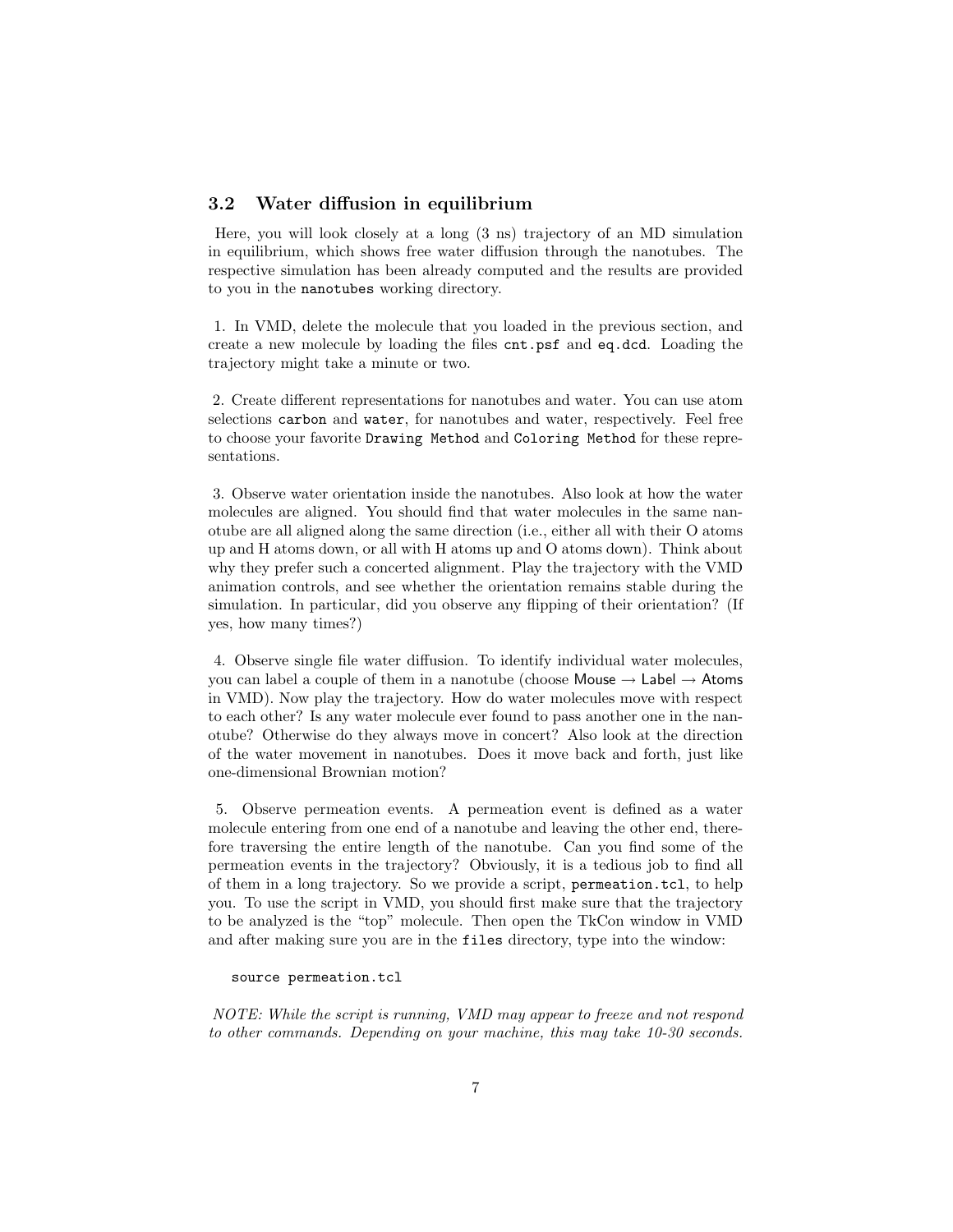The script will list the resid number of all the water molecules permeating through the nanotubes, the frame at which the permeation event completes, and its direction into the TKCon window. You can pick a few water molecules from the list, and check whether they have indeed completed the permeation event as reported by the script. In the last two lines of the output, the script also tells you the total number of permeation events in each direction. Are the two numbers close to each other, as would be expected?

Some additional details: You won't find any permeation events in the very beginning (say, the first 200 ps) of the trajectory. This is because for water molecules initially inside a nanotube, you don't know from which end of the nanotube they had entered. Consequently, when they leave the nanotubes, no permeation event can be counted. Therefore, for quantitative study, the beginning portion of the trajectory is usually excluded from statistics. In your case, the numbers of permeation events reported by the script permeation.tcl do not include those in the first 500 frames (500 ps), thus are actually for permeation events within the last 2.5 ns of the simulation.

6. After all of the above steps are done, delete the molecule from VMD, since it takes up a significant amount of memory in your machine.

#### <span id="page-7-0"></span>3.3 Simulation with induced pressure difference

Now you will come back to the simulation that you submitted at the beginning. First, let's learn something about the background and motivation for this type of simulation.

In experiments, a typical method to study water channels is to set up different concentrations of (impermeable) solutes on the two sides of the channel, thus giving rise to an osmotic pressure difference, and to measure the net directional water flux. Obviously, the relationship between the water flux and the osmotic pressure difference cannot be studied by equilibrium simulations.

It is known that an osmotic pressure is equivalent to a hydrostatic pressure. Therefore, if one can generate a hydrostatic pressure difference in MD simulations, one could mimic the experiments mentioned above. This can be done by applying a constant force along the  $z$  direction on a layer of bulk water molecules. The force will induce a pressure gradient in the bulk water layer, which results in a pressure difference on the two sides of the nanotubes due to the periodic boundary conditions (refer to Fig. [2\)](#page-4-1). One appealing feature of this method is that the amount of pressure difference can be easily calculated and tuned, thus the results can be compared to experiments quantitatively.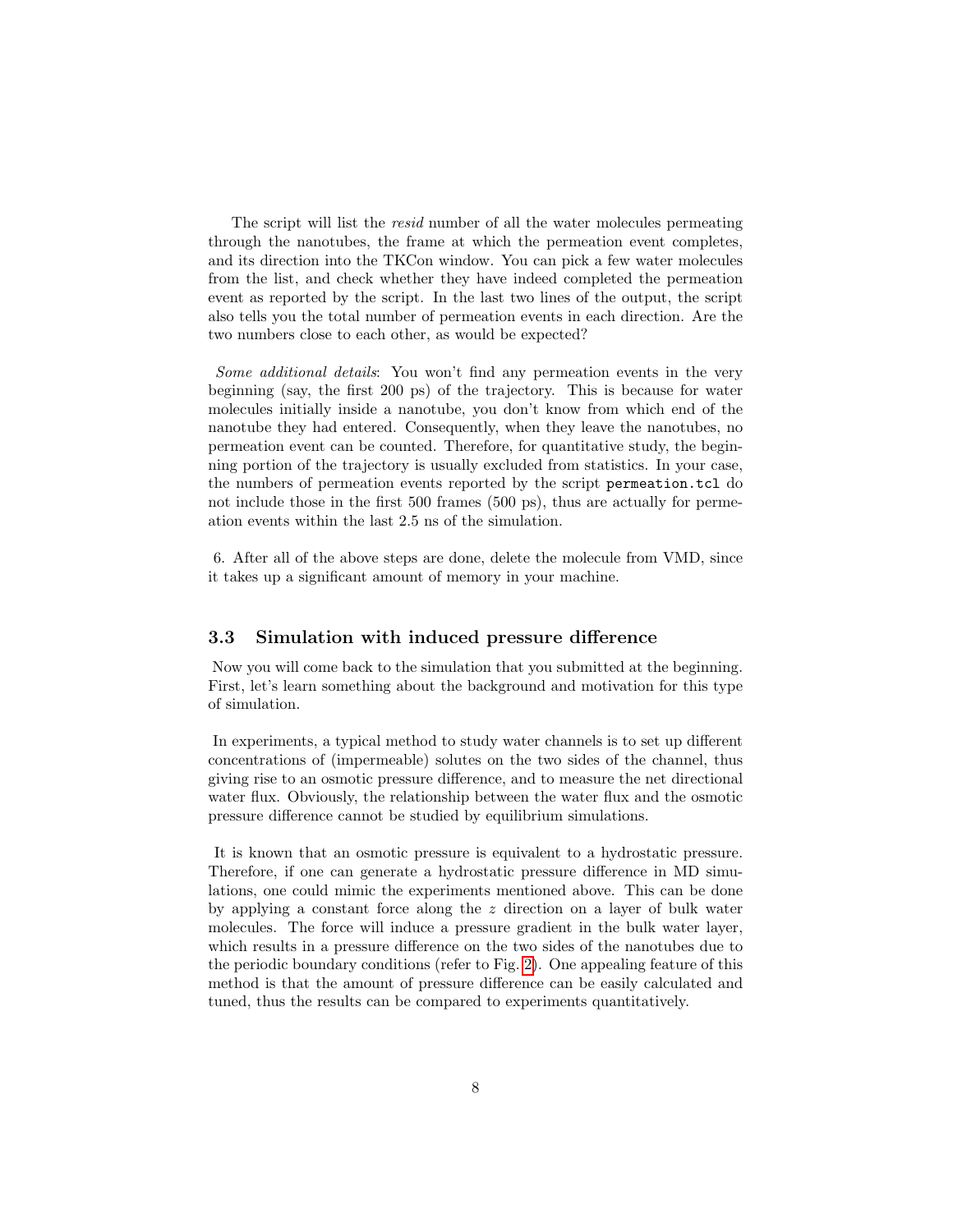In the submitted simulation, a constant force of  $0.4$  Kcal/mol/Å along the  $+z$  direction was applied to a 5.4 Å-thick water layer. In every time step of the simulation, the force will be applied to the O atoms of water molecules whose coordinates (in the unit cell of the periodic system) satisfy  $z > 12.5\text{\AA}$  or  $z < -12.5\text{\AA}$ . This is a fairly large force, but it is needed to induce a very fast water flux that can be observed in a very short simulation time (practically you can only afford a 40 ps simulation for the purpose of this tutorial). You may take a few moment to inspect the NAMD configuration file sim short.conf for this simulation.

1. Check whether the simulation has already finished. If not, wait a few minutes for it to finish (after 40,000 steps).

2. In VMD, create a new molecule with the files cnt.psf and sim short.dcd (the DCD file generated by your simulation).

3. Play the trajectory and observe the water flow. Since water molecules in the nanotubes move concertedly, you can label any of them in a nanotube, and its movement will indicate the movement of the whole water chain. Did you observe the drift of the water chains toward  $+z$  direction in the trajectory? What is the net water flow through the nanotubes during this simulation?

NOTE: The net water flow is in general different from the number of permeation events. For example, when each water molecule moves one step in the single file, effectively a water molecule is transferred, thus resulting in a net water flow of one water molecule, although this move may not cause a permeation event. In the equilibrium simulation you looked at earlier, there was little net water flow, although you observed a lot of permeation events. In contrast, here in the present (short) trajectory, you might not see any individual water molecule crossing all the way through the nanotubes, but you can observe a directional water flow.

The trajectory of your simulation (40 ps) is too short for good statistics. Therefore, here we provide to you another trajectory, which was run at exactly the same conditions as the simulation you ran, except that this one is longer (1 ns), which allows you to observe more water flow.

4. In VMD, delete all the frames of the current molecule (which should be cnt.psf), by going to Molecule  $\rightarrow$  Delete Frames  $\rightarrow$  Delete. Then load into the DCD file sim.dcd, by first selecting the cnt.psf molecule and then calling the File  $\rightarrow$  Load Data Into Molecule... menu item.

5. Observe the water flow in the long trajectory. Since the total water flow is fairly large, it will be too tedious to count it by hand. Therefore, we have provided to you a script, flow.tcl, to count the water flow. In VMD, make sure that the 1 ns trajectory is the "top" molecule, and then type in the TKCon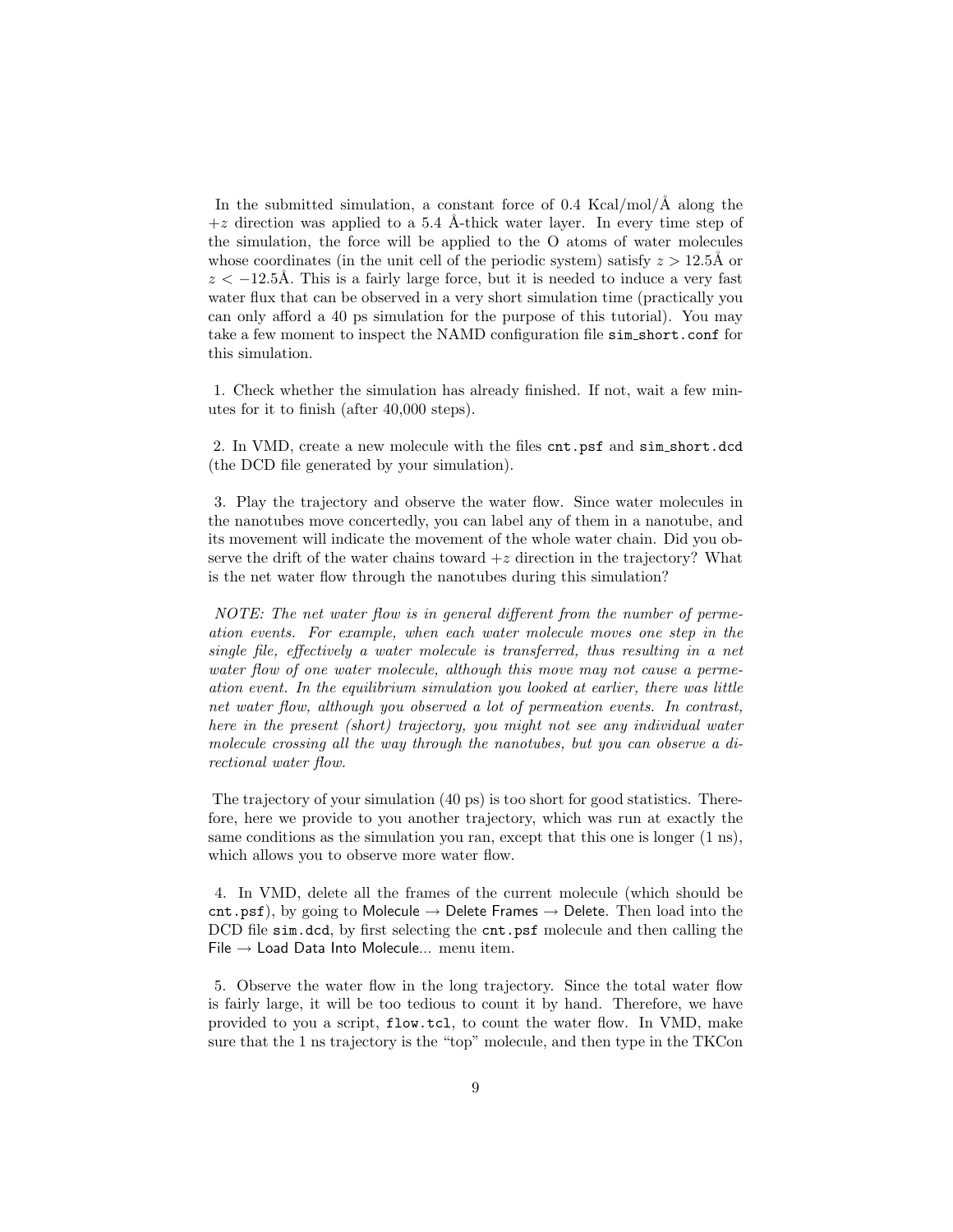window source flow.tcl. The script will report the amount of net water flow and its direction.

NOTE: While the script is running, VMD will freeze and will not respond to other commands. Depending on your machine, this may take 10-20 seconds.

Exercise: Can you calculate the hydrostatic pressure difference in this simulation? The pressure difference is  $\Delta P = nf/A$ . Here you know that f is 0.4 Kcal/mol/Å, the unit cell of the periodic system has dimensions of 23 Å $\times$ 19.9  $A \times 30.4$  Å, and n, the number of water molecules in the 5.4 Å-thick layer (water molecules on which you are applying force), can be roughly estimated by the volume of the layer and the molar volume of water (55.5 mol/l). What is your calculated pressure difference? How does it compare to one atmosphere  $(10^5 \text{ Pa})$ ? Now you may realize how "hard" it is to induce a significant water flow within 40 ps.

6. You may also look at water orientation in the nanotubes as water is being conducted. Does the fast flow alter the water orientation that you had observed in the equilibrium case?

#### <span id="page-9-0"></span>3.4 Water properties in modified nanotubes

So far, you have been looking at uncharged nanotubes. Now you will look at the effect of modifications of the nanotubes.

Here is your new system: a positive charge  $(+1e)$  is assigned to the center of the nanotubes, and two negative charges (-0.5e each) are assigned to the edges of the nanotubes. Other parts of the new system are exactly identical to your previous system. You will see later how you can do such a modification by changing the psf file.

We ran a 1 ns simulation on this new system, with induced pressure difference as described earlier. The simulation conditions were exactly the same as the previous simulation of the unmodified nanotubes. The trajectory is provided to you in the form of the file sim mod.dcd available in the nanotubes working directory.

1. In VMD, create a new molecule with the files cnt mod.psf and sim mod.dcd.

2. Visualize the charges of the modified nanotubes: highlight the charges, by adding a  $CPK$  representation of atom selection carbon and charge!=0 in VMD, and choose Charge in the Coloring Method.

3. Observe water orientation in the modified nanotubes. Does the water orientation in the nanotubes now look very different than what you observed before?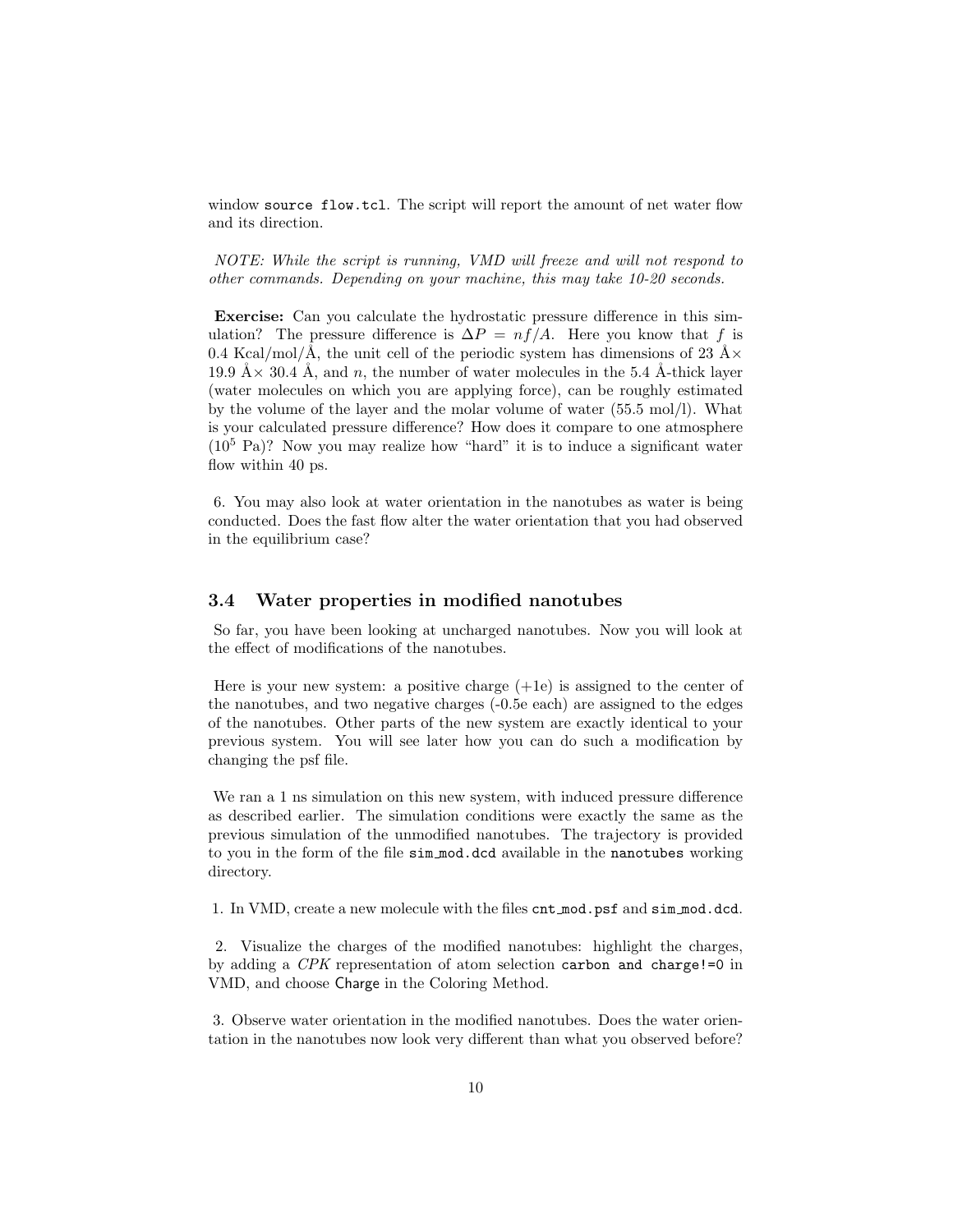You should see a "bipolar" orientation here, in which the water molecules at the top and bottom of the channels are oriented along opposite directions. Play the trajectory. Is such a bipolar orientation well conserved during the simulation? You may want to pay particular attention to the water molecule in the center of each nanotube and the positively charged atoms there. Do they seem to be interacting strongly with each other?

4. Observe water permeation in modified nanotubes. Play the trajectory and look at the movement of single water files inside the nanotubes. Do they seem to move as fast as what you observed before in the unmodified nanotubes? Now count the net water flow in this 1 ns trajectory (you can do this by hand, or by using the script flow.tcl following earlier instructions). How does it compare to the water flow in the simulation of unmodified nanotubes (which were performed under the same conditions)? Now you may get an idea how much the permeation property of the nanotubes can be altered by introduction of charges. Think about the reason for such a difference.

## <span id="page-10-0"></span>4 "Decorating" the nanotubes

#### <span id="page-10-1"></span>4.1 Running a simulation with AutoIMD

Here, we describe a VMD extension called AutoIMD (where IMD stands for Interactive Molecular Dynamics). The purpose of this tool is to automatically setup a NAMD simulation that can be visualized in real-time in VMD. AutoIMD takes care of generating all the necessary files (PDB/PSF/NAMD config) and of launching and connecting to a NAMD simulation. Once you have connected VMD to a running simulation, you can see your molecule's motion as it is being computed!

1. In VMD and in the nanotubes working directory, load the files imdnanotube.psf and imdnanotube.pdb into a new molecule.

2. Create a new representation for the molecule in VMD. Select only atoms of the nanotube for the new representation by typing carbon into the atom selection window. Choose the Charge Coloring Method. This will display different charges using different colors.

To get started with AutoIMD, follow these steps:

3. Open the AutoIMD window through the VMD Extensions →Simulation →AutoIMD menu item.

4. In the AutoIMD window, select the Settings  $\rightarrow$  Simulation Parameters... menu item. A new window should pop up (Fig. [3\)](#page-11-0). In this new window, com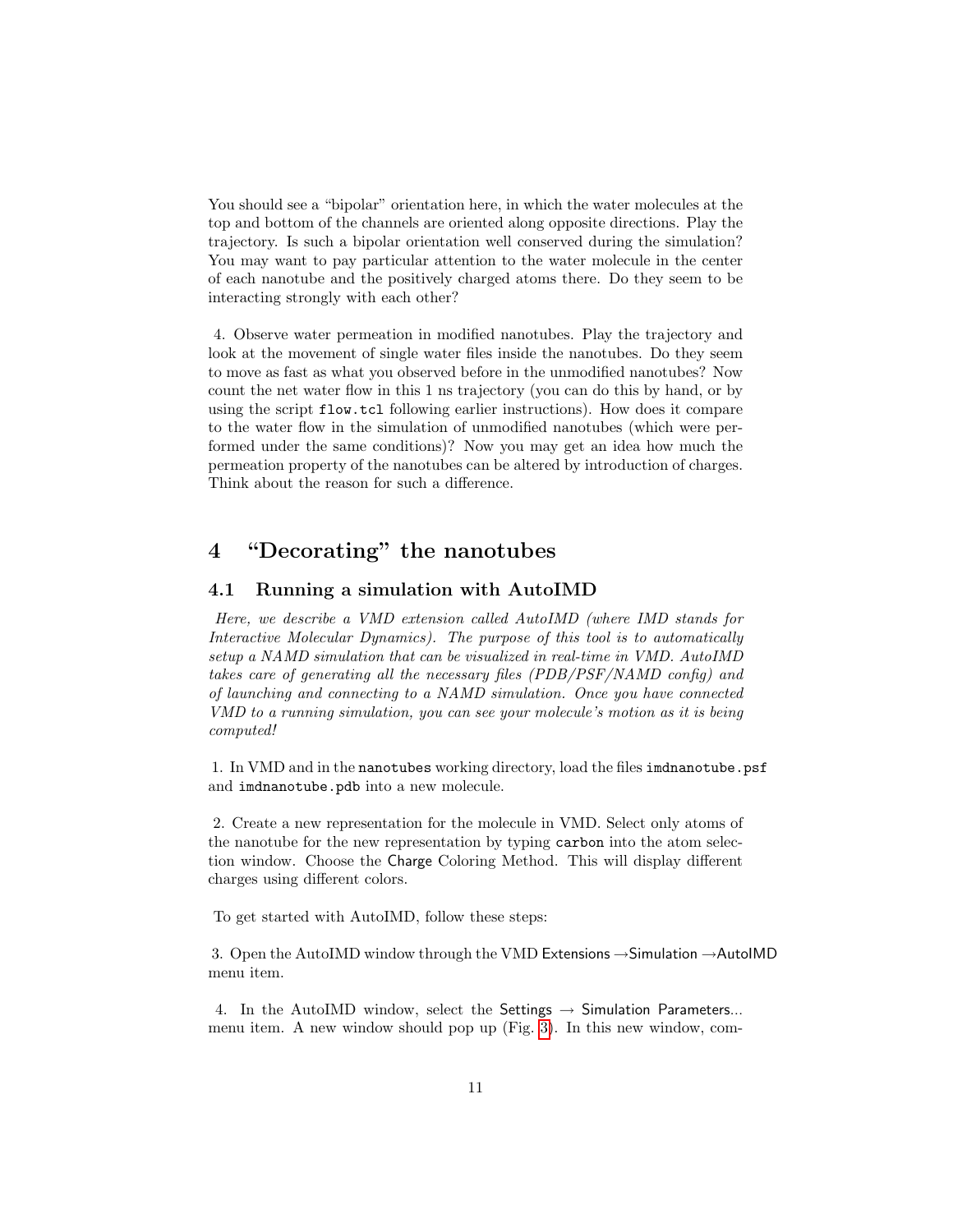pletely erase the contents of the text input field named CHARMM Params, and then click on the Add... button. You will now need to locate the CHARMM parameter file called par nanotubes.inp in the nanotubes working directory and click on Open. When you have specified the right parameter file, you can dismiss the Simulation Parameters window (by clicking on its close box).

|                                            |                                                                 | Simulation Parameters                                               |        |  |  |
|--------------------------------------------|-----------------------------------------------------------------|---------------------------------------------------------------------|--------|--|--|
| Essential Options                          |                                                                 |                                                                     |        |  |  |
| scratch directory: /Users/eschrein/autoimd | Browse                                                          |                                                                     |        |  |  |
|                                            | CHARMM params: Users/eschrein/Desktop/VMD 1.8.7.app/Contents/vn |                                                                     |        |  |  |
|                                            |                                                                 |                                                                     | Delete |  |  |
|                                            | Κ                                                               |                                                                     |        |  |  |
| temperature: 300                           |                                                                 |                                                                     |        |  |  |
|                                            |                                                                 | Advanced Options                                                    |        |  |  |
|                                            |                                                                 | NAMD config template: //Users/eschrein/Desktop/VMD 1.8.7.app/Conter | Browse |  |  |
| initial minimization: 100                  |                                                                 | steps                                                               |        |  |  |
| DCD save frequency: 0                      |                                                                 | steps (this uses up disk space!)                                    |        |  |  |
| VMD keep frequency: 0                      |                                                                 | steps (this uses up RAM!)                                           |        |  |  |
| IMD communication rate: 1                  |                                                                 | steps                                                               |        |  |  |
|                                            |                                                                 | OK                                                                  |        |  |  |

<span id="page-11-0"></span>Figure 3: The AutoIMD Simulation Parameters dialog.

AutoIMD allows you to specify a region of your molecule that you wish to simulate. To do this, it separates the molecule into three regions: a molten region, a *fixed* region and an *excluded* region. The molten region is the one that will be moving in the simulation. To hold the molten region in place, AutoIMD finds all the atoms that surround it (this is the fixed region) and uses them as unmoving constraints for the molten region. Atoms that are very far from the molten region are not simulated in order to make the simulation faster; they constitute the excluded region.

5. In the AutoIMD window, in the molten selection text input box, enter same residue as water and  $(x*x + y*y < 16)$ . This corresponds to the cylinder of water of radius  $4 \text{ Å}$  that we wish to simulate. The other atoms will become part of the "fixed" region.

6. Then, choose Local from the next menu in the window. This will make the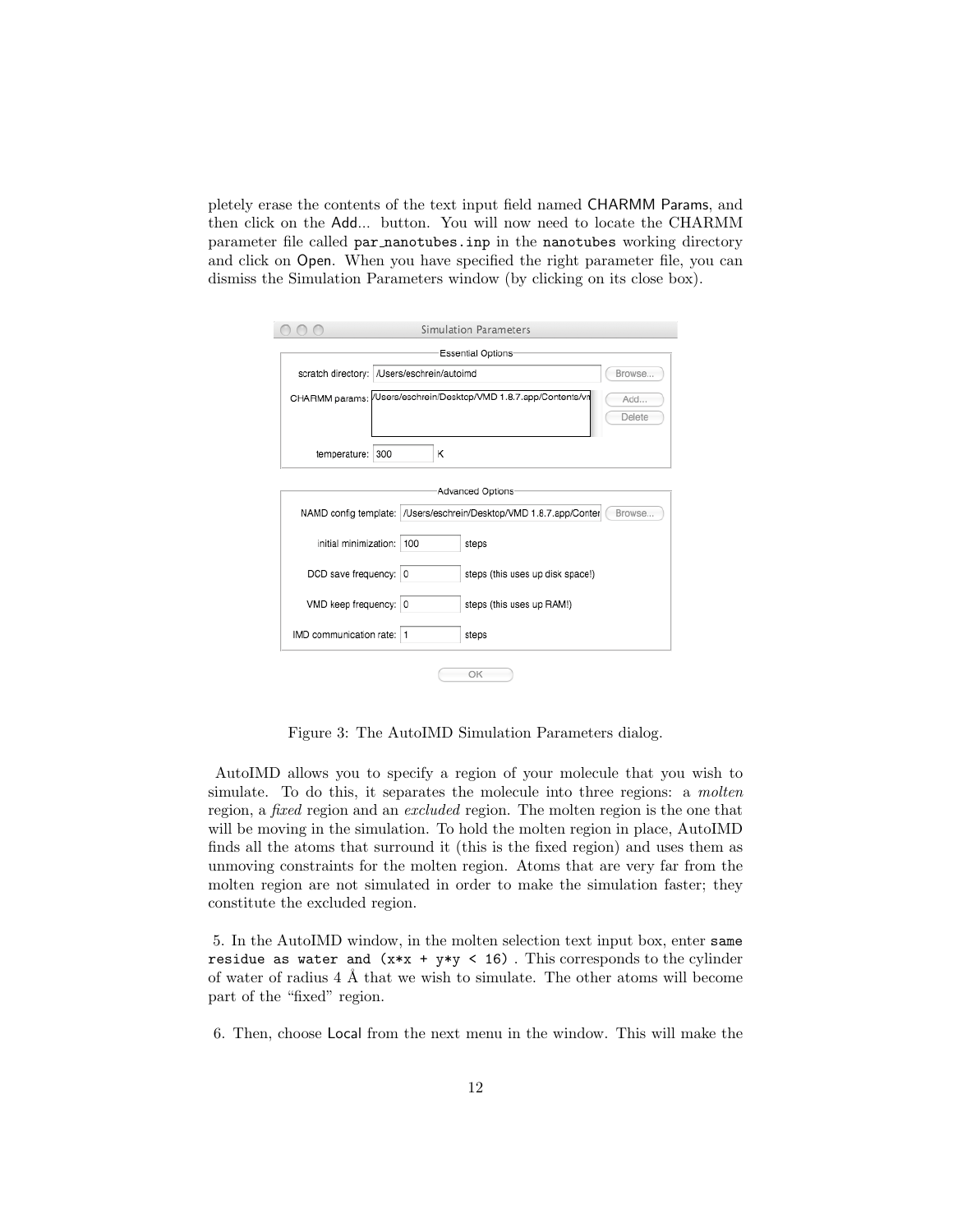| simulation run on your local machine. After these steps, your AutoIMD window |  |
|------------------------------------------------------------------------------|--|
| should look like Fig. 4.                                                     |  |

| <b>AutoIMD Controls</b>                                |                                                |  |      |  |  |  |  |
|--------------------------------------------------------|------------------------------------------------|--|------|--|--|--|--|
| $\frac{\Delta}{2}$ )<br>File                           | Settings                                       |  | Help |  |  |  |  |
| 1. Type in the atom selections for imd (top molecule): |                                                |  |      |  |  |  |  |
| imdmolten:                                             | same residue as water and $(x^*x + y^*y < 16)$ |  |      |  |  |  |  |
| imdfixed:                                              | within 8 of imdmolten                          |  |      |  |  |  |  |
| 2. Choose where and how to run the simulation:         |                                                |  |      |  |  |  |  |
| Local<br>$using \mid 1$<br>/ 1 processors              |                                                |  |      |  |  |  |  |
| 3. Submit your job:                                    |                                                |  |      |  |  |  |  |
| Submit<br>Connect<br>Pause<br>Finish<br>Discard        |                                                |  |      |  |  |  |  |
| status: Waiting for user input                         |                                                |  |      |  |  |  |  |

<span id="page-12-0"></span>Figure 4: The filled-in AutoIMD window.

7. Now, click on Submit. This should create and launch a NAMD simulation on your machine. You should now see a second molecule called AutoIMD Simulation, which will be used to connect to the running simulation.

NOTE: If AutoIMD asks to create a directory called autoimd in your home directory, answer Yes.

NOTE: If you get an error message saying: Unable to open psf file imdnanotube.psf, you need to reload your PSF file on top of your current molecule one more time and click Submit again.

Windows users: AutoIMD will ask for the location of the namd2 executable. Simply point it to where you installed NAMD.

8. Finally, click on the Connect button to start displaying your simulation. After 100 steps of minimization, the water molecules in your VMD graphics window will begin to move. There will be a time counter in the AutoIMD window's status line indicating the minimization steps, and later, the simulation time (in ps).

NOTE: It might take a few seconds for the NAMD simulation to get started. During this time, VMD will not be able to connect and you will see some error messages of the type: Error connecting to localhost on port 2314. This is perfectly normal, and these errors can be ignored. VMD will connect as soon as NAMD is ready.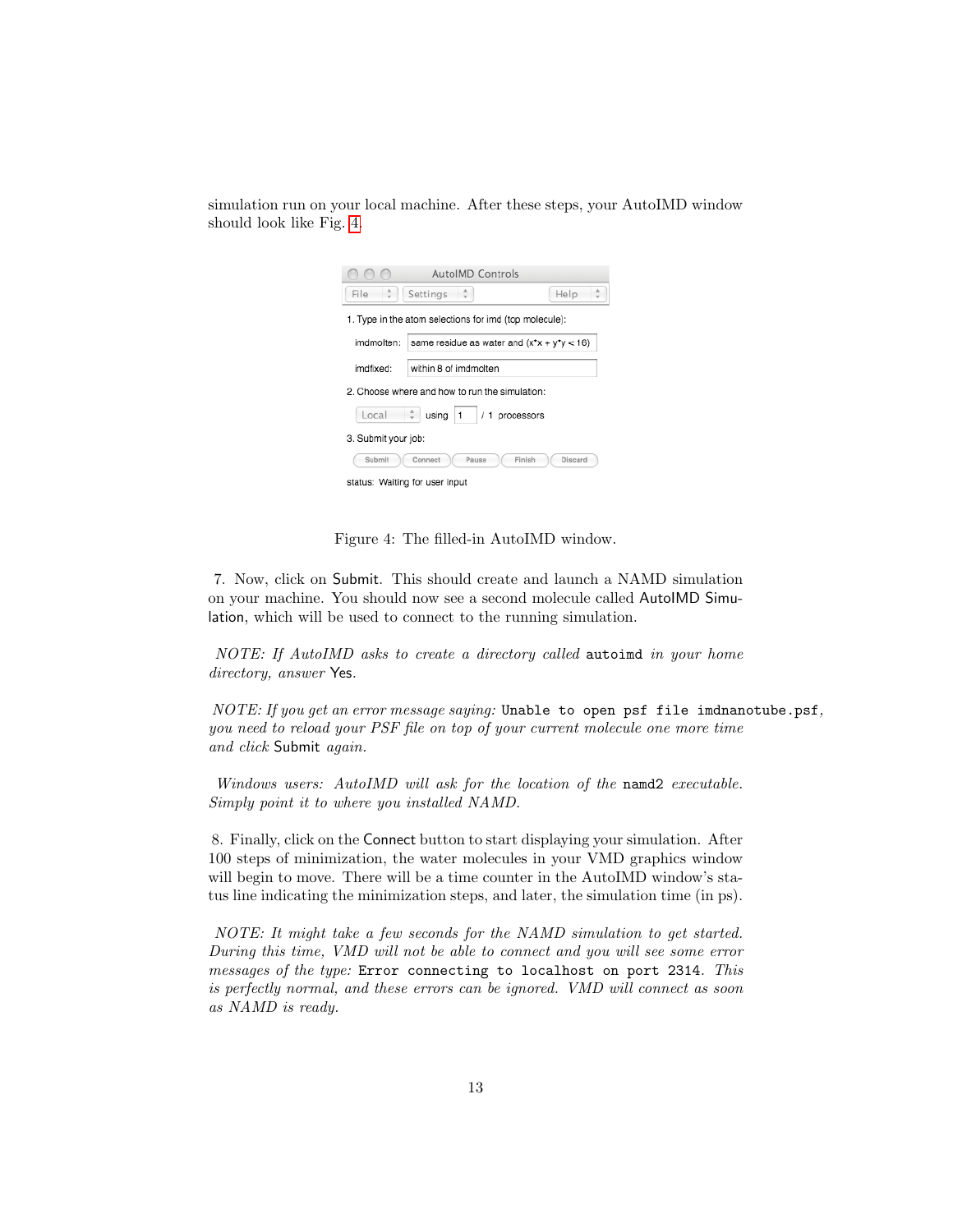9. The nanotube will appear by default as bunch of chubby spheres. To see the water through it, select the "imdhetero" representation in the AutoIMD molecule, and change the drawing method from VdW to Bonds.

10. When you are done (after, say, 10 ps or more), click on the Discard button. This will halt the simulation and bring you back to the molecule as it was before you started AutoIMD. If you had clicked on Finish instead, the final coordinates of the simulation would have been saved into your initial molecule (overwriting the old coordinates).

11. If you want to run a new simulation with different initial coordinates or modified parameters (or simply to re-run your old simulation) you would now only need to repeat steps 8 to 10 (*i.e.*, click on Submit, Connect and Discard).

#### <span id="page-13-0"></span>4.2 Modifying the charges

Here, we will learn how to modify the electric charge of individual atoms, as they appear in the NAMD simulation.

Exercise: We have seen that water permeates through the nanotubes in a single file of oriented water molecules. We would like to modify the nanotube such that we get a bipolar configuration of water, such as the one seen in the glyceroaquaporin pore  $(i.e.,$  the water oxygens at both ends of the pore point toward the center of the pore). One way to achieve this is to assign charges to a few carbon atoms in the nanotube. Think of a way that you can charge 3 or more of the nanotube's carbon atoms to achieve this. You will soon run a simulation using these charges to test your predictions.

The following instructions detail how to change the charge of an atom in a PSF file (which in turn is used by NAMD simulations).

1. Make a copy of the imdnanotube.psf file (let's call it mynanotube.psf, for example) and open it in your favorite text editor. In the PSF file, you should see a bunch of lines that look like:

| 64 NT22 1 |  | ARM CO63 CA | 0.000000 | 12.0110 | 0 |
|-----------|--|-------------|----------|---------|---|
| 65 NT22 1 |  | ARM CO64 CA | 0.000000 | 12.0110 | 0 |
| 66 NT22 1 |  | ARM CO65 CA | 0.000000 | 12.0110 | 0 |

2. You want to change the charges of a few carbons in the nanotube, but first you need to identify these atoms by their unique index. Using the Mouse  $\rightarrow$ Query mode in VMD and then clicking on atoms, get the indices of the carbon atoms whose charges you have decided to change (with the query mouse mode, you can read the atom indices in the console window or the Graphics  $\rightarrow$  Labels window).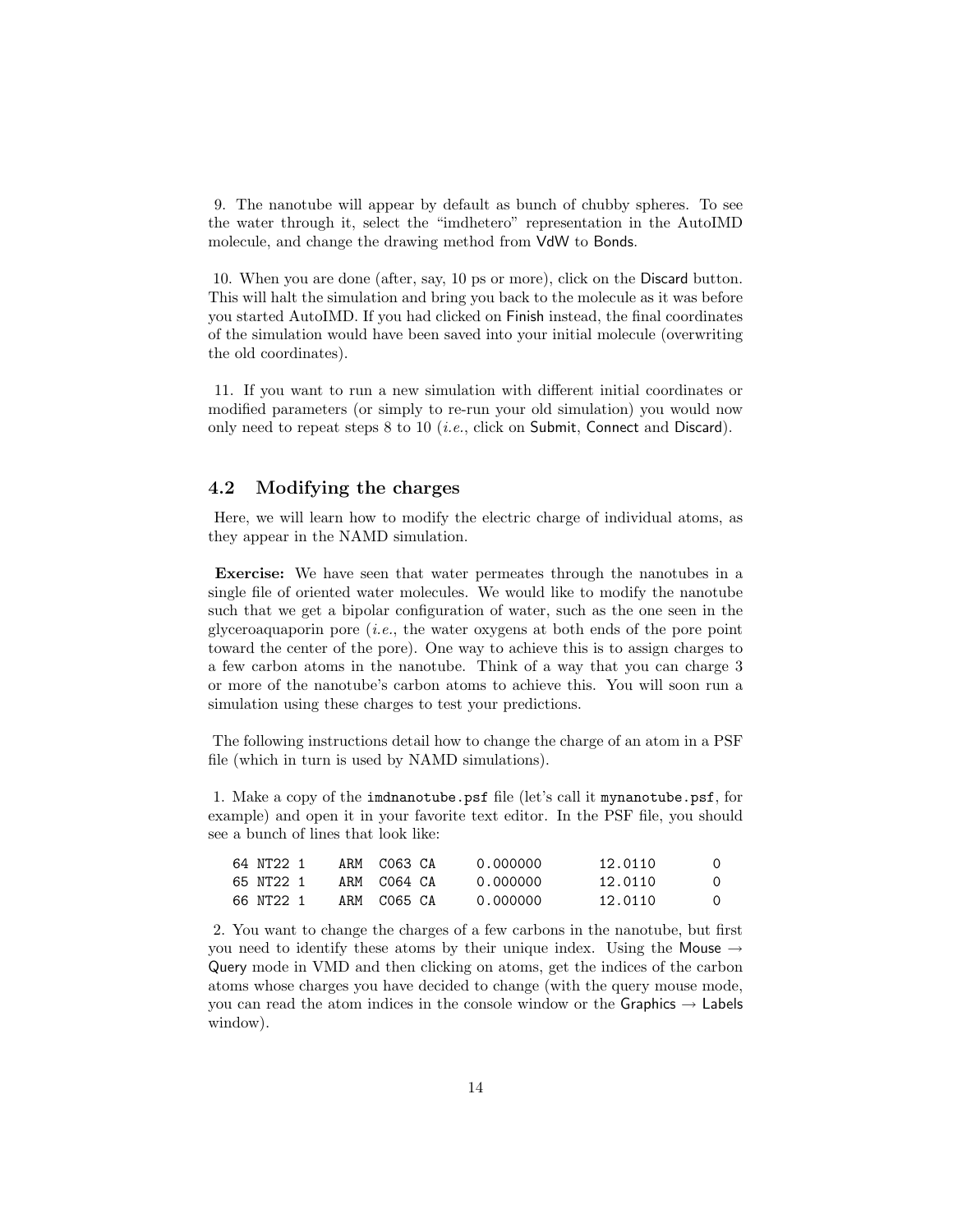Note: VMD counts atoms starting from 0, while the PDB and PSF files start at 1. Thus, you need to add 1 to the index you get from VMD to get the atom index in the PSF file.

3. In the PSF file (in the text editor), find the row corresponding to the atom index that you are looking for (the atomic index is in the first column). Do not forget to add 1. *Example:* if you wish to change the charge of the atom with index 65 in VMD, you need to edit the row starting with 66.

4. Now, change the column that says 0.000000 to a new number. This number should be a multiple or fraction of the electron charge e. Important: Make sure not to change the column alignment, as every space in the PSF file is important! For example, to assign a charge of  $-e/2$  to the 65<sup>th</sup> (VMD's index) atom, you would substitute the line

66 NT22 1 ARM C065 CA 0.000000 12.0110 0 by 66 NT22 1 ARM C065 CA -0.500000 12.0110 0

5. Save your changes to the new PSF file.

6. Back in VMD, load your new PSF file (mynanotubes.psf) into your previous molecule (by selecting it and choosing the File  $\rightarrow$  Load Data Into Molecule... menu item, etc.). This will replace the charges that were previously there. Select your nanotube (carbon) representation in the Graphical Representations window and click on the Apply button to redraw the nanotube with the correct charge colors. You should now see different colors for different charges, as in Fig. [5.](#page-15-1)

7. You can repeat this process as many times as you want, until you get the charge distribution that you like to experiment with. Once you have a decorated nanotube, you are ready to run the simulation on your local machine with AutoIMD. Just follow instructions  $8$  to 10 from section [4.1](#page-10-1) (*i.e.*, click on Submit, Connect and Discard).

#### <span id="page-14-0"></span>4.3 Experimenting with different charge configurations

Now that you know how to change the charges in a simulation, here are a few numerical experiments that you could do:

• Try placing a single large negative charge  $(i.e., -4e)$  at the center of the nanotube. Observe the simulation for about 10 ps. What happens to the water file inside the nanotube? Can you explain what causes this behavior?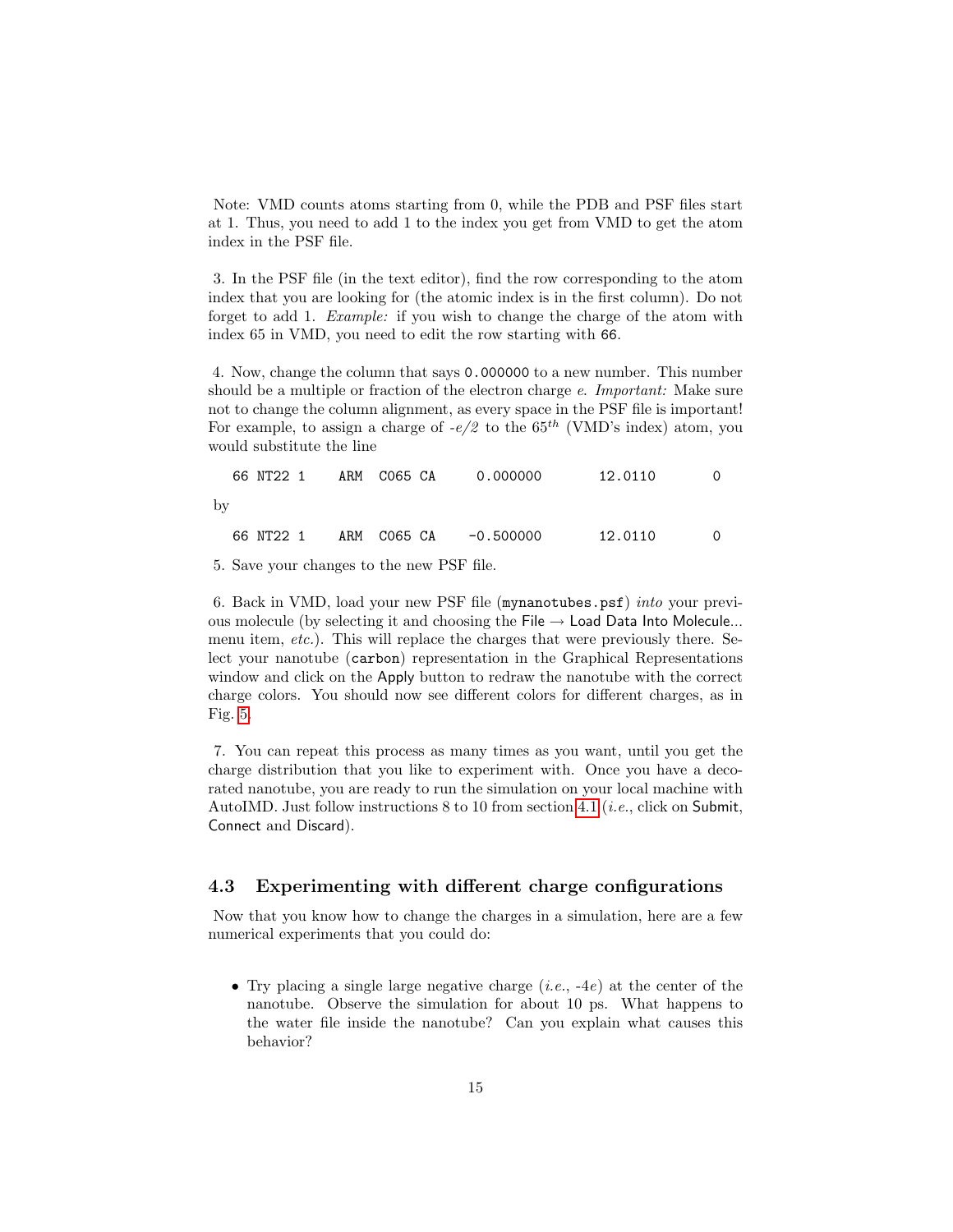

<span id="page-15-1"></span>Figure 5: A decorated nanotube, showing a negatively charged carbon atom (in blue) near its center.

- What happens if you place instead a positive charge at the center?
- You may experiment with a few charge distributions of your choosing. For example, what happens if you reverse the charges that you have applied in the previous section? What happens if all your charges are vertically aligned along the nanotube, is it the same as if they were distributed somewhere else around the tube? And finally, would the answer to this last question remain the same if you inverted all the charges in the tube?

## <span id="page-15-0"></span>4.4 Modifying the VdW parameters

Here, you will learn how to modify the VdW radius of a certain type of atom in a NAMD simulation. you will significantly reduce the radius of the nanotube's carbon. This will make the pore wider.

Question: Try to predict what will happen if you make the nanotube wider. As you will soon see, the answer to this will be quite surprising.

1. Make a copy of the par nanotubes.inp parameter file (let's call it par mynanotubes.inp; it is very important that it starts with  $par_$  and ends in . inp!) and open it in a text editor. Near the end of the file, you should see the following lines:

|     | !atom ignored | epsilon               | Rmin/2   |
|-----|---------------|-----------------------|----------|
| CA. | 0.000000      | $-0.070000$           | 1.992400 |
| HT. | 0.000000      | $-0.046000$           | 0.224500 |
| 0T. |               | $0.000000 - 0.152100$ | 1.768200 |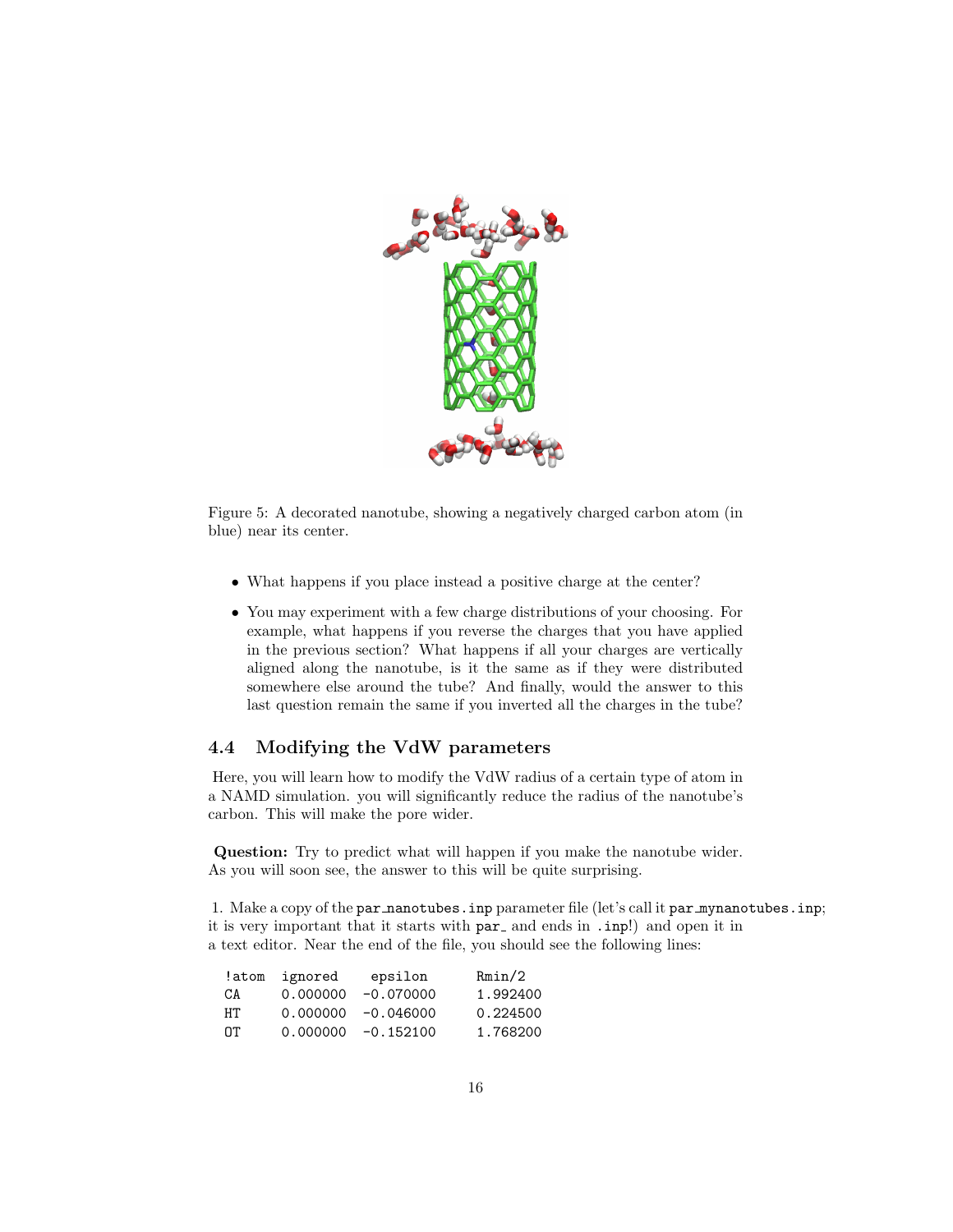These lines specify the van der Waals parameters for each given atom type, which will be used by the NAMD simulation. Fig. [6](#page-16-0) shows the meaning of the epsilon and Rmin/2 parameters in the van der Waals potential energy function.



<span id="page-16-0"></span>Figure 6: The van der Waals potential energy function.

2. Reduce the VdW radius parameter by a factor of 4 for all the CA atoms, by editing the line:

CA 0.000000 -0.070000 1.992400

so that it now says:

CA 0.000000 -0.070000 0.5

3. Save your changes to the parameter file.

4. To run an AutoIMD simulation with this new parameter file, you need to open AutoIMD's Settings  $\rightarrow$  Simulation Parameters... window. Completely erase the contents of the CHARMM params line, click on Add... and then select your modified par mynanotubes.inp file. Your next AutoIMD session will use these modified parameters.

5. Make sure that you are using an uncharged nanotube by reloading the original imdnanotube.psf PSF file back into your molecule again (to override your previous changes).

6. Finally, start AutoIMD (by clicking on AutoIMD's Submit button, etc.) and observe what happens to the water file after 10-20 ps.

If you are surprised, do you think that you could have predicted what just happened? In order to explain why the water departed from the pore, it might be helpful if you used VMD to display both the nanotube and the permeating